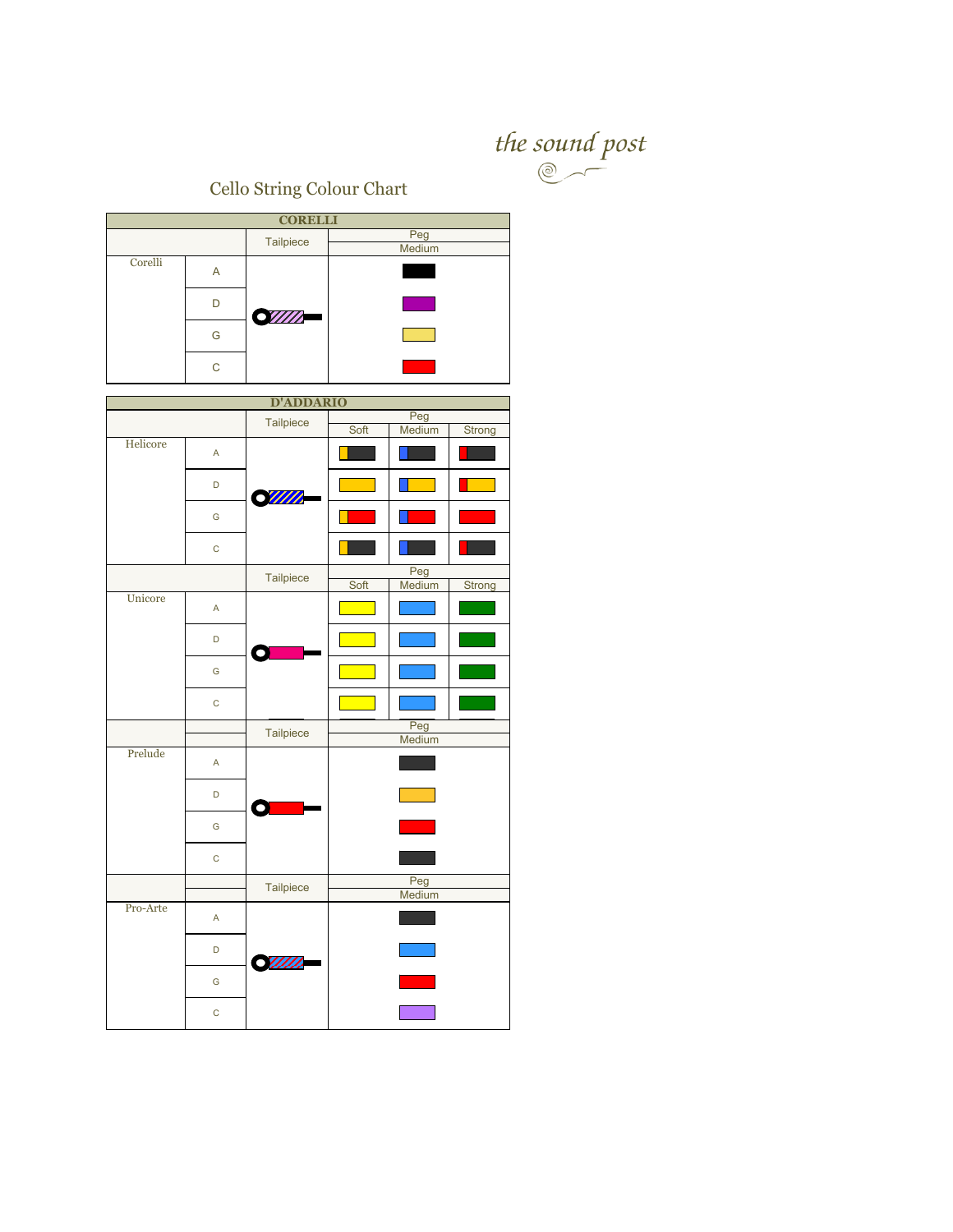| <b>JARGAR</b>          |                                 |                  |                |   |   |   |  |
|------------------------|---------------------------------|------------------|----------------|---|---|---|--|
|                        |                                 | <b>Tailpiece</b> | Peg            |   |   |   |  |
|                        |                                 |                  | A              | D | G | C |  |
| Jargar                 | <b>Dolce</b>                    |                  |                |   |   |   |  |
|                        | Medium                          |                  |                |   |   |   |  |
|                        | Forte                           |                  |                |   |   |   |  |
|                        |                                 | <b>Tailpiece</b> | Peg            |   |   |   |  |
|                        |                                 |                  | $\overline{A}$ | D | G | C |  |
| Jargar Silver<br>Sound | <b>Dolce</b><br>Silver<br>Sound |                  |                |   |   |   |  |
|                        | Medium<br>Silver Sound          |                  |                |   |   |   |  |
|                        | Forte<br><b>Silver Sound</b>    |                  |                |   |   |   |  |



| <b>PIRASTRO</b> |             |                  |      |        |        |  |
|-----------------|-------------|------------------|------|--------|--------|--|
|                 |             | <b>Tailpiece</b> | Peg  |        |        |  |
|                 |             |                  | Soft | Medium | Strong |  |
| Chorda          | A           |                  |      |        |        |  |
|                 | D           | O                |      |        |        |  |
|                 | G           |                  |      |        |        |  |
|                 | $\mathsf C$ |                  |      |        |        |  |
|                 |             | <b>Tailpiece</b> | Peg  |        |        |  |
|                 |             |                  | Soft | Medium | Strong |  |
| Chromcor        | A           |                  |      |        |        |  |
|                 | D           | ∩                |      |        |        |  |
|                 | G           |                  |      |        |        |  |
|                 | C           |                  |      |        |        |  |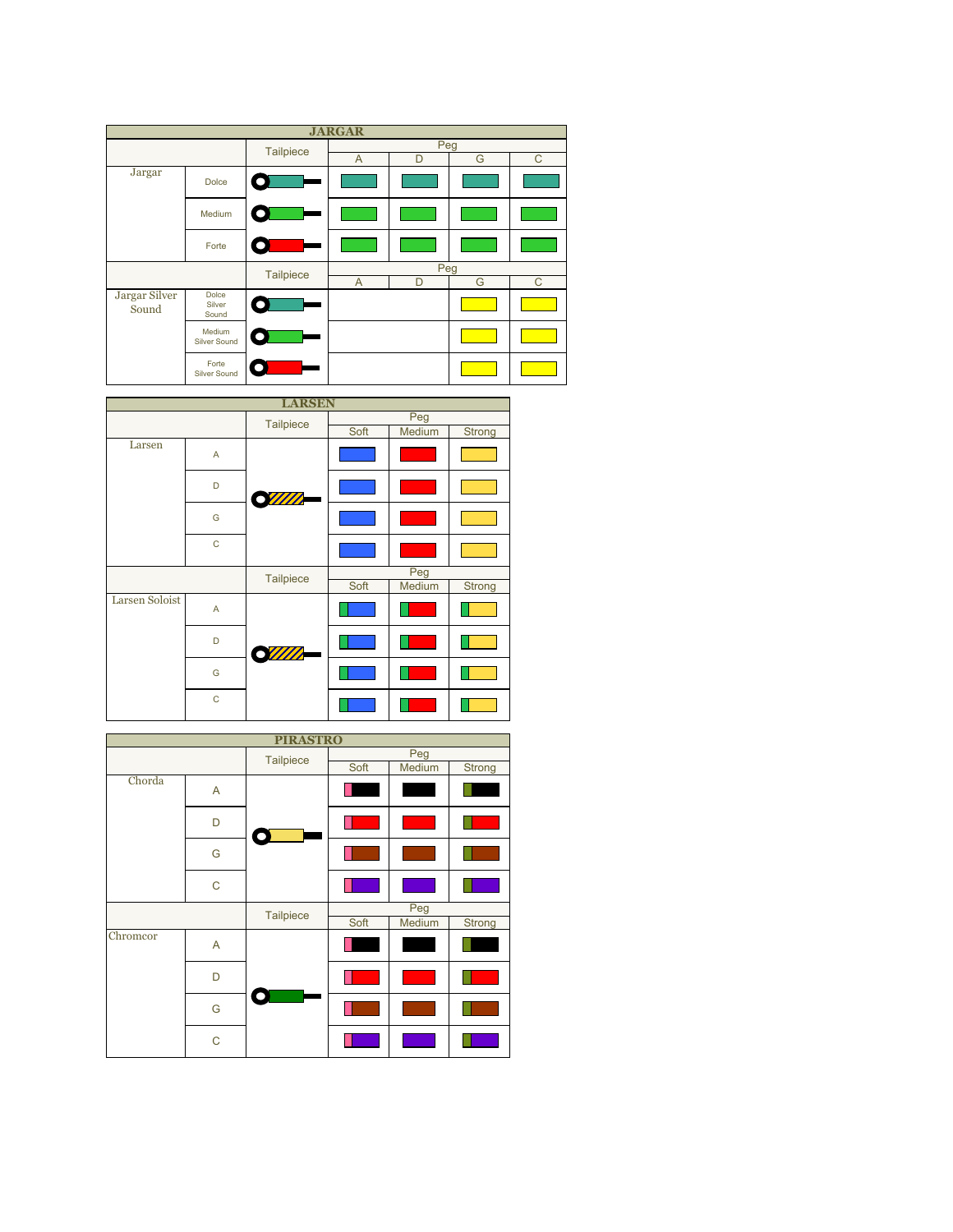|                 |                    | Tailpiece    | Peg            |        |        |  |  |
|-----------------|--------------------|--------------|----------------|--------|--------|--|--|
| Chromcor        |                    |              | Soft           | Medium | Strong |  |  |
| Plus            | A                  |              |                |        |        |  |  |
|                 | D                  | <b>SWIII</b> |                |        |        |  |  |
|                 | G                  |              |                |        |        |  |  |
|                 | $\mathsf{C}$       |              |                |        |        |  |  |
|                 |                    | Tailpiece    | Peg            |        |        |  |  |
| Eudoxa          | A<br>$20.5 - 21.5$ |              |                |        |        |  |  |
|                 | D<br>23.5-24.5     |              |                |        |        |  |  |
|                 | G<br>$26 - 27$     | <b>S</b> WM  |                |        |        |  |  |
|                 | C<br>34.5-35.5     |              |                |        |        |  |  |
|                 |                    | Tailpiece    |                | Peg    |        |  |  |
|                 |                    |              | Soft           | Medium | Strong |  |  |
| Evah<br>Pirazzi | A                  |              |                |        |        |  |  |
|                 | D                  |              |                |        |        |  |  |
|                 | G                  |              |                |        |        |  |  |
|                 | $\mathsf C$        |              |                |        |        |  |  |
|                 |                    | Tailpiece    | Peg<br>Soloist |        |        |  |  |
| Evah<br>Pirazzi | A                  |              |                |        |        |  |  |
| Soloist         | D                  | SWM          |                |        |        |  |  |
|                 | G                  |              |                |        |        |  |  |
|                 | $\mathsf{C}$       |              |                |        |        |  |  |
|                 |                    | Tailpiece    |                | Peg    |        |  |  |
| Flexocor        | $\sf A$            |              |                | Medium |        |  |  |
|                 | D                  |              |                |        |        |  |  |
|                 | G                  |              |                |        |        |  |  |
|                 | $\mathsf C$        |              |                |        |        |  |  |
|                 |                    |              |                |        |        |  |  |
|                 |                    | Tailpiece    | Peg<br>Medium  |        |        |  |  |
| Gold            | A                  |              |                |        |        |  |  |
|                 | D                  |              |                |        |        |  |  |
|                 | G                  |              |                |        |        |  |  |
|                 | $\mathsf{C}$       |              |                |        |        |  |  |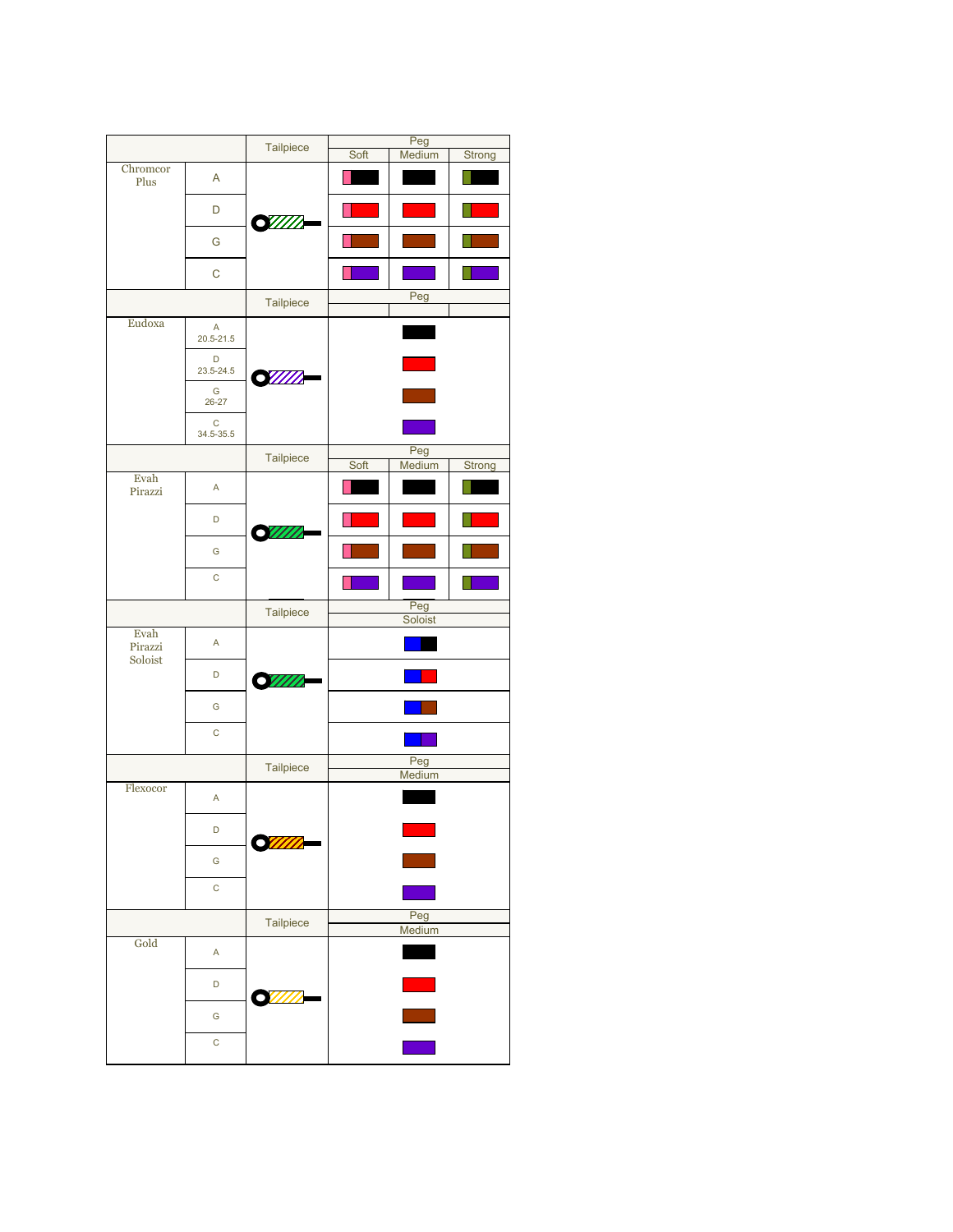|                               |              | Tailpiece | Peg           |        |        |  |  |
|-------------------------------|--------------|-----------|---------------|--------|--------|--|--|
|                               |              |           | Medium        |        |        |  |  |
| Obligato                      | A            |           |               |        |        |  |  |
|                               | D            | SWII.     |               |        |        |  |  |
|                               | G            |           |               |        |        |  |  |
|                               | $\mathsf C$  |           |               |        |        |  |  |
|                               |              | Tailpiece | Peg<br>Medium |        |        |  |  |
| Oliv                          | A            |           |               |        |        |  |  |
|                               | D            | SIIIII    |               |        |        |  |  |
|                               | G            |           |               |        |        |  |  |
|                               | C            |           |               |        |        |  |  |
|                               |              | Tailpiece |               | Peg    |        |  |  |
| Permanent                     |              |           | Soft          | Medium | Strong |  |  |
|                               | A            |           |               |        |        |  |  |
|                               | D            |           |               |        |        |  |  |
|                               | G            |           |               |        |        |  |  |
|                               | $\mathsf C$  |           |               |        |        |  |  |
|                               |              | Tailpiece | Peg<br>Medium |        |        |  |  |
| $\mbox{Permanent}$<br>Soloist | A            |           |               |        |        |  |  |
|                               | D            | mm        |               |        |        |  |  |
|                               | G            |           |               |        |        |  |  |
|                               | C            |           |               |        |        |  |  |
|                               |              | Tailpiece | Peg           |        |        |  |  |
| Piranito                      |              |           |               | Medium |        |  |  |
|                               | A            |           |               |        |        |  |  |
|                               | D            |           |               |        |        |  |  |
|                               | G            |           |               |        |        |  |  |
|                               | $\mathsf{C}$ |           |               |        |        |  |  |
|                               |              | Tailpiece | Peg           |        |        |  |  |
| Synoxa                        | A            |           |               | Medium |        |  |  |
|                               | D            |           |               |        |        |  |  |
|                               | G            |           |               |        |        |  |  |
|                               | C            |           |               |        |        |  |  |